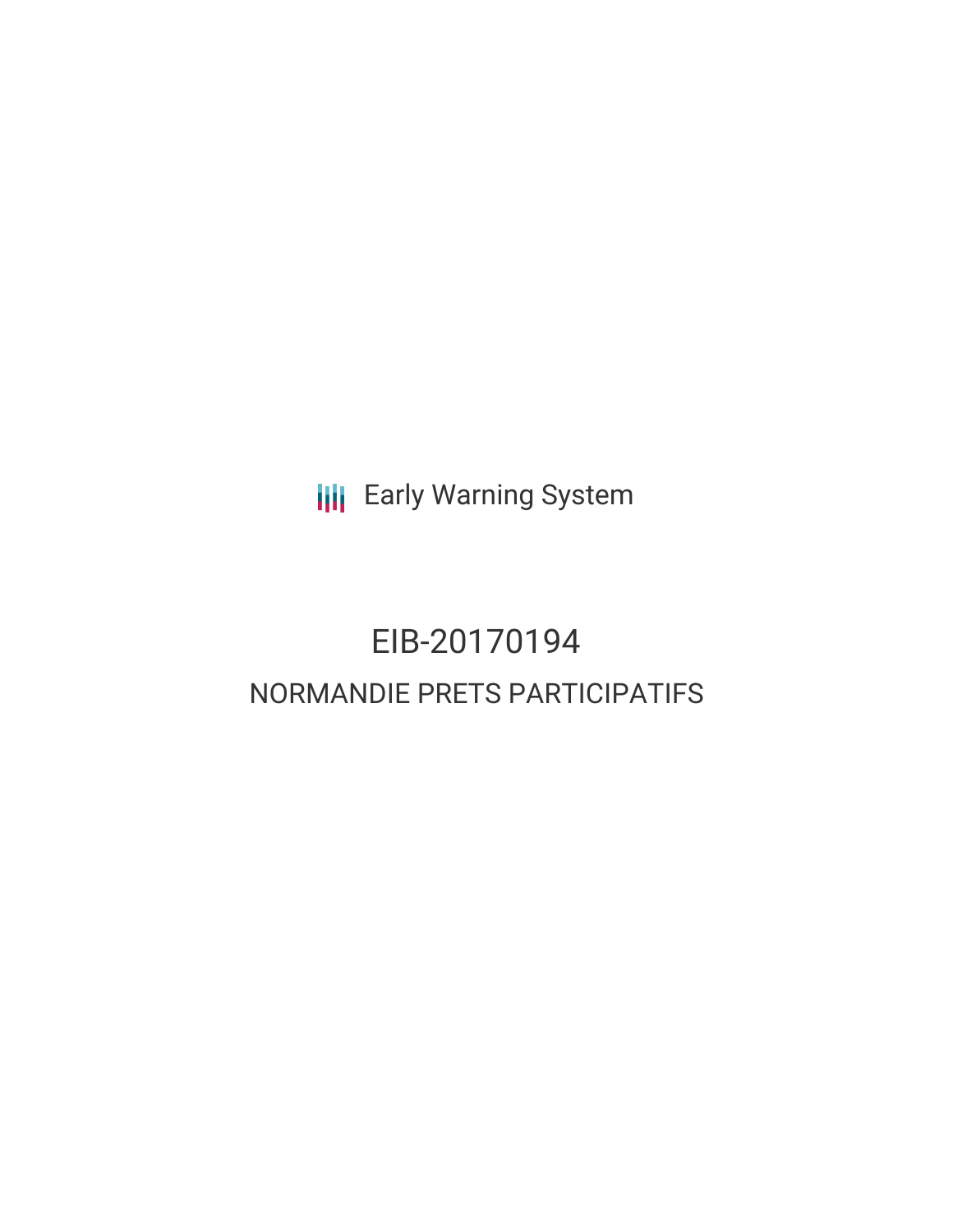#### **Quick Facts**

| <b>Countries</b>               | France                         |
|--------------------------------|--------------------------------|
| <b>Specific Location</b>       | Normandy                       |
| <b>Financial Institutions</b>  | European Investment Bank (EIB) |
| <b>Status</b>                  | Proposed                       |
| <b>Bank Risk Rating</b>        | U                              |
| <b>Borrower</b>                | NORMANDIE PARTICIPATIONS       |
| <b>Sectors</b>                 | Finance                        |
| <b>Investment Type(s)</b>      | Loan                           |
| <b>Investment Amount (USD)</b> | \$23.87 million                |
| <b>Project Cost (USD)</b>      | $$47.75$ million               |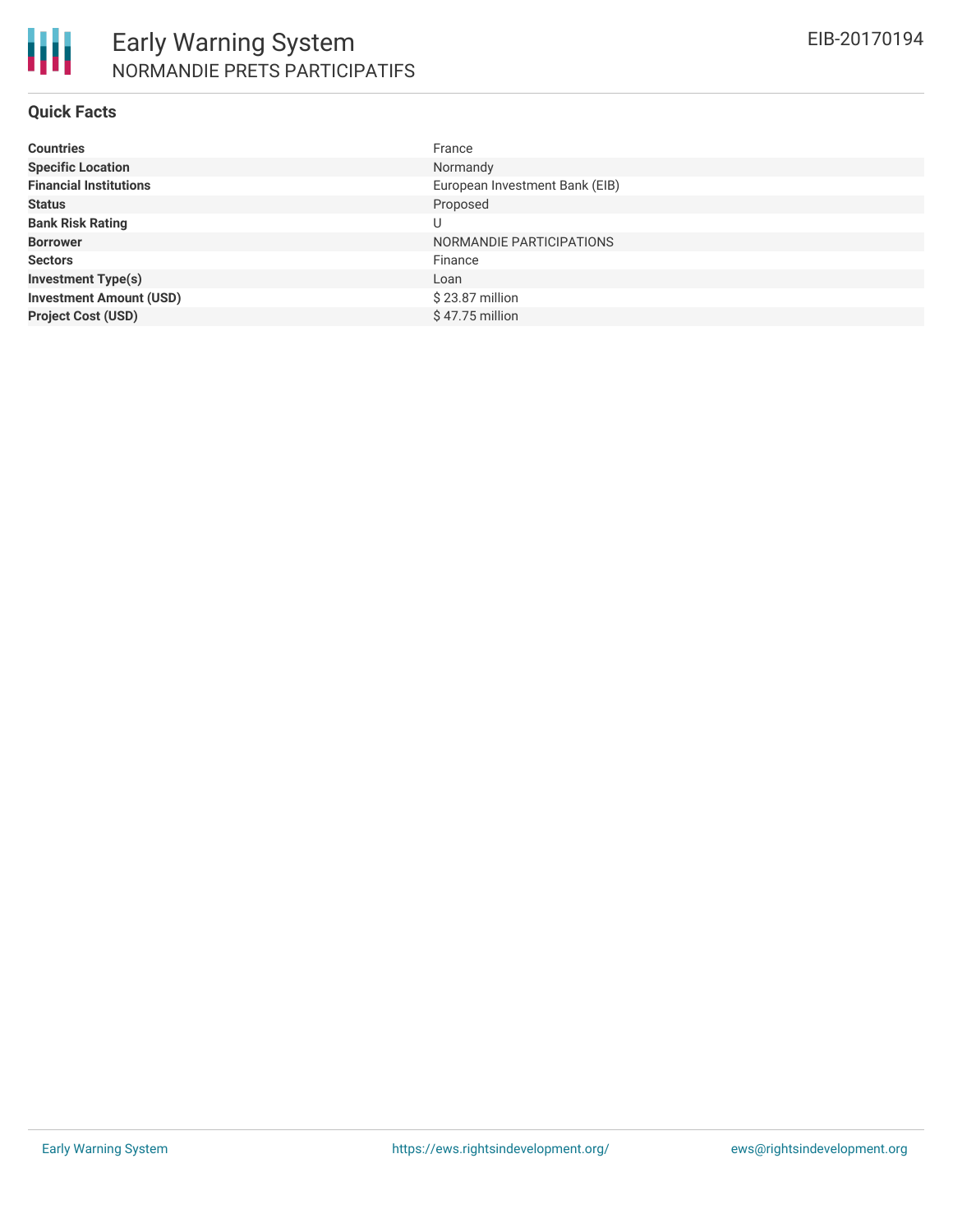



## **Project Description**

This project finances small and medium-sized enterprises in the region of Normandy, across a wide array of businesses and sectors.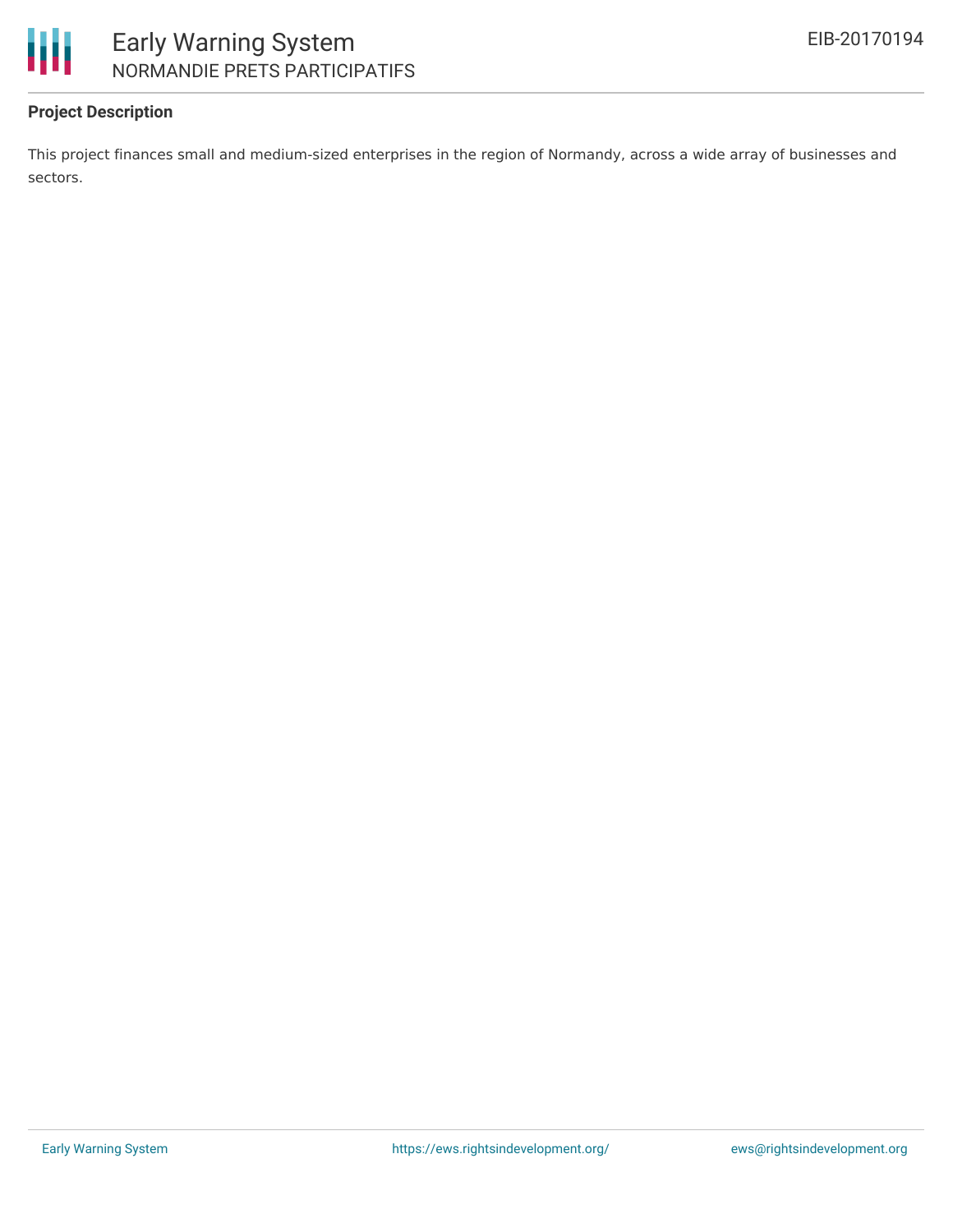

### **Investment Description**

European Investment Bank (EIB)